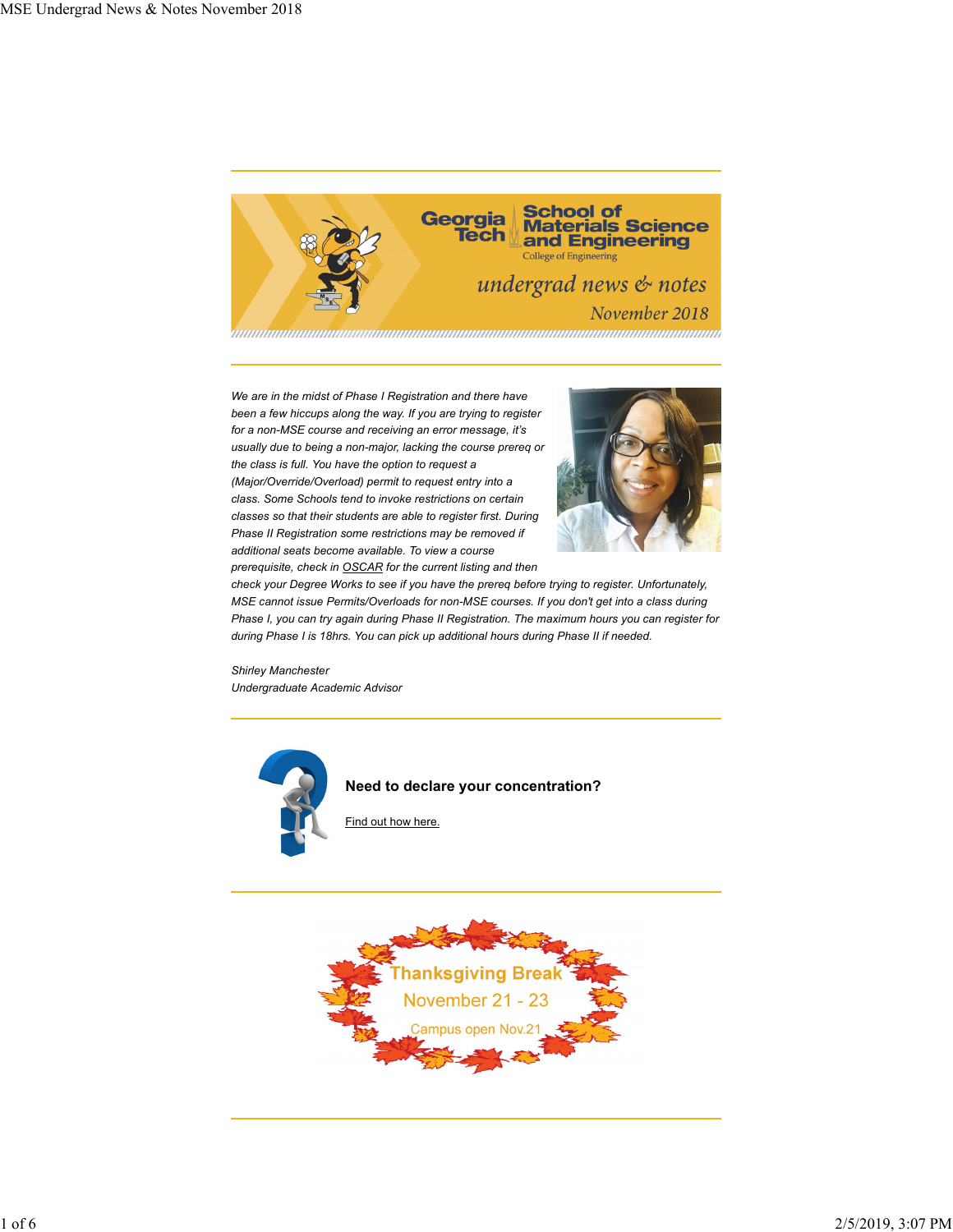#### **Phase I Registration**

October 20 - December 14 at 4:00 pm ET

# **Registration Information**

### **Phase II Registration**

#### January 4-11

To submit a permit request for MSE classes, send an email to registration@mse.gatech.edu. Explanation and Instructions will be given once you've submitted your request

Please include the following with your request:

- Name
- Tech ID Number
- Course Name/Number/CRN#/Section Number
- Request explanation

Please Note – if you've received an error when trying to register for a MSE class although you are a MSE major it might be due to the following:

- Lacking prereqs (excludes if you're currently in class)
- Overload Error the class is full
- System error/glitch (bring to our attention)

#### Social Sciences Course Listings

Scroll to the bottom of Humanities/Social Science Course listing page to see available course offering that will satisfy the MSE Ethics requirement (Allowable Ethics courses listed in Degreeworks)

#### **Humanities Course Listing**



## **MSE Ethics Requirement**

There is an Ethics Requirement for the MSE degree. These course options are different than the GT Ethics course options shown in the GT catalog.

SENIORS, please check your Degree Works page via Buzzport to verify you have met this requirement. If not, and you're planning to graduate in the spring, you will need to pick up a course in the next registration period and before the end of Phase II registration.

The MSE Ethics course options are listed in your Degree Works page under Core Area "F." They are as follows CS 4001, CS 4002, PHIL 3105, PHIL 3109, PHIL 31 27, PHIL 4176, HTS 1084, HTS 3032, INTA 2030, LCC 3318 or PUBP 3600.

Courses HTS 2084, HTS 3032, INTA 2030 & PUBP 3600 can be used to satisfy multiple requirements such as Social Science/Humanities Electives/MSE Ethics.

#### **Interested in Research?**

Process to initiate UG Research in MSE

- Create/Update resume
- Email resume to Renita Washington stating your interest for Research and she will distribute your resume to the MSE faculty listserv
- You can also go onto the Faculty page on the MSE website and email them directly
- UG Research is not limited to MSE
- You will have to Register Research if for Credit/Pay

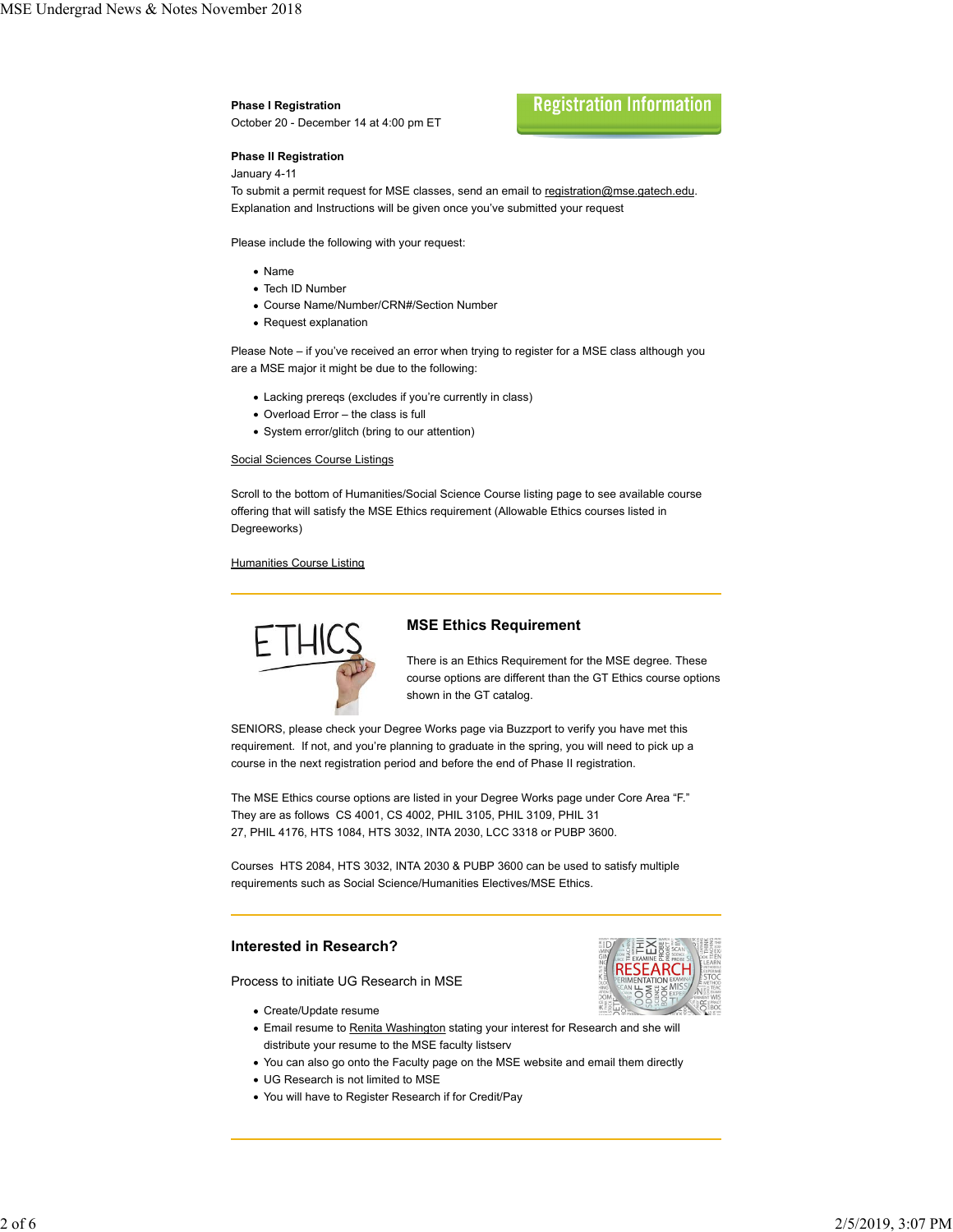### **Fall Commencement**

December 14, 2018 – 9:00 – 11:30 a.m. McCamish Pavilion Tickets Policy Purchase Regalia **Graduation Checklist** Regalia & Honor Cords



Georgia Tech will provide honor cords for undergraduate students based on their previous semester's cumulative GPA. Students will receive an email with pickup instructions.

Graduates are permitted to wear additional items if given by officially sanctioned Georgia Tech honor societies or student organizations. Degree Candidates are responsible for obtaining from the student organization any honors accessories to which they are entitled. GPA Requirement with a minimum of 60 institutional credits earned:

- 3.15 for Honor Double white cords
- 3.35 for High Honor Double gold cords
- 3.55 for Highest Honor Double white and gold braided cords

If you have any questions, please contact Luis Ocasio, 404-385-7636



# **How to Afford Study Abroad Information Session** November 13, 11am-Noon

Student Center #301

WST Learning Community Open House

Women, Science, and Technology Learning Community

Monday, November 19, 5:30 – 6:30 pm Stein House/4<sup>th</sup> St. A Apartments



Tour the home of the WST Learning Community and learn about its programs, including paid research internships, funding for professional conferences, and invitations to lunches, dinners, and receptions with Georgia Tech faculty and alumnae.

To apply to move into the WST Learning Community in spring 2019, email Carol Colatrella

For more information, see WST website

Application for the 2019-2020 WST Learning Community



# **Annual Photo Contest Reception**

November 15 from 2-3pm Clough 3rd Floor Gallery Area Campus partners and students are invited to learn who the 2018 Photo Contest Winners are, enjoy fellowship, and refreshments!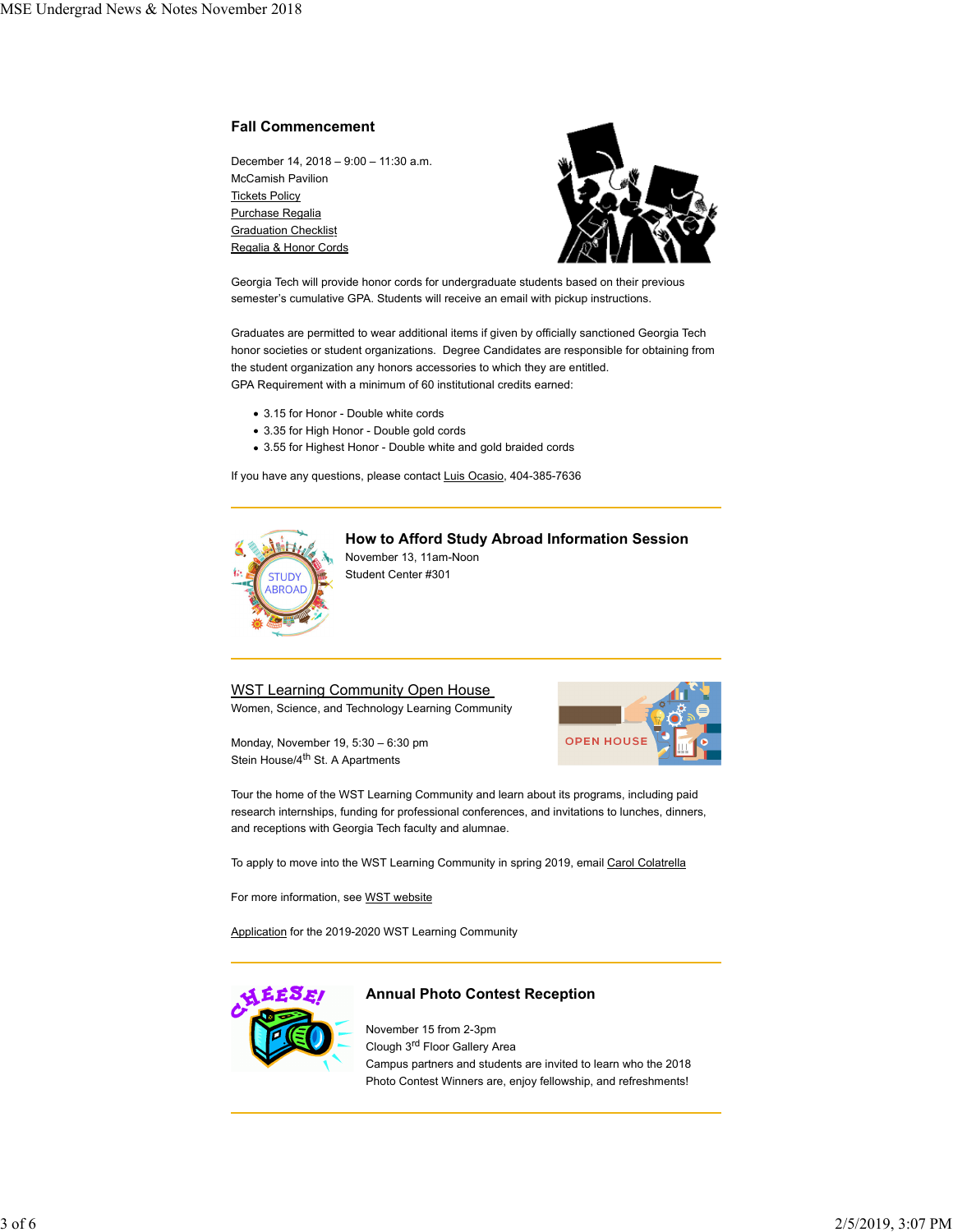# **Interested in a Global Internship?**

Considering to participate in a Global Internship? Check out these opportunities here.





**U.S. Department of Energy LIVE Career Fair** November 29, 1-3 pm **Online** 

 Are you interested in expanding your skill set and becoming competitive in your field? The U.S. Department of Energy (DOE) Office of Science is

recruiting students in STEM! The DOE Office of Science is the leading federal agency supporting scientific research in energy and the physical sciences. The DOE laboratory system is the most comprehensive research system of its kind globally, with 17 national labs in the U.S. Internships with the U.S. Department of Energy (DOE) will be available for the following disciplines: Computer Science, Materials Science, Clean Energy, National Security, Neutron Science, Nuclear Science, and Systems Biology

#### **Spring 2019 All Majors Career Fair**

Jan. 16 - 17, 9:30 – 4:30 McCamish Pavillion Website

With over 4,000 students on average having attended past career fair events focused solely on co-ops and internships, our "Spring All-Majors Career Fair" expects an even greater draw as a great opportunity for employers to establish a presence at Georgia Tech while recruiting students from all majors for full-time positions, as well as co-op and internship opportunities.

Upcoming Employee Information Sessions





*Academic Support Resources*

*Campus Resources*

*Study Tips*

Undergraduate Student Handbook



Community Service Information

**WE'RE HERE TO HELP** 

Library Resources

Counseling Services

# **Support Corner**

Resources are available if you or a peer is in need of support outside of academics.

The GT Counseling Center , located in the Flag Building, the GT Counseling Center welcomes walk-ins from 8am to 5pm.

After hours, contact the GT Police Department at 404.894.2500 and ask to speak with an on-call counselor.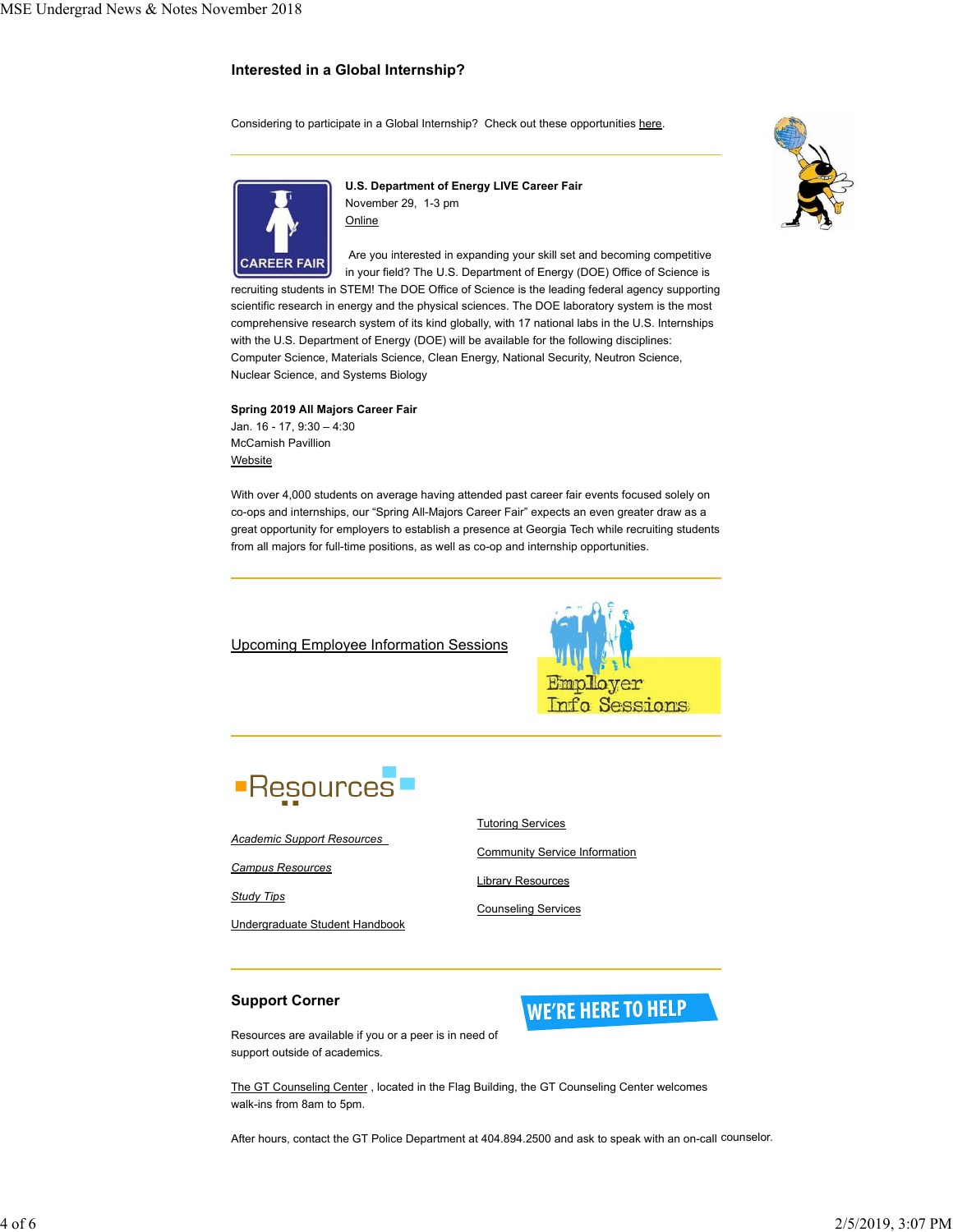The Office of the VP-Dean of Students offers a referral resource for concerns about a fellow student or if you need assistance yourself.

The Georgia Crisis & Access Line is staffed with professional social workers and counselors 24 hours a day, every day, to assist those with urgent and emergency needs. 1.800.715.4225



**Don't forget to back-up!** 

# **Upcoming MSE Events**

# **Undergraduate Academic Advising Team:**

Dr. Mary Lynn Realff Associate Chair, Undergraduate Program 404.894.2496

Academic Advising and Program Mgr. Walk-ins and appointments 404.894.2852 Love Building, Room 294

Renita Washington

**Shirley Manchester** Academic Advisor II Walk-ins and appointments 404.894.2850 Love Building, Room 296



*Copyright © 2018 MSE at Georgia Tech, All rights reserved.*

**Our mailing address is:** Georgia Institute of Technology School of Materials Science and Engineering 771 Ferst Drive Atlanta, Ga 30332-0245

unsubscribe from this list update subscription preferences